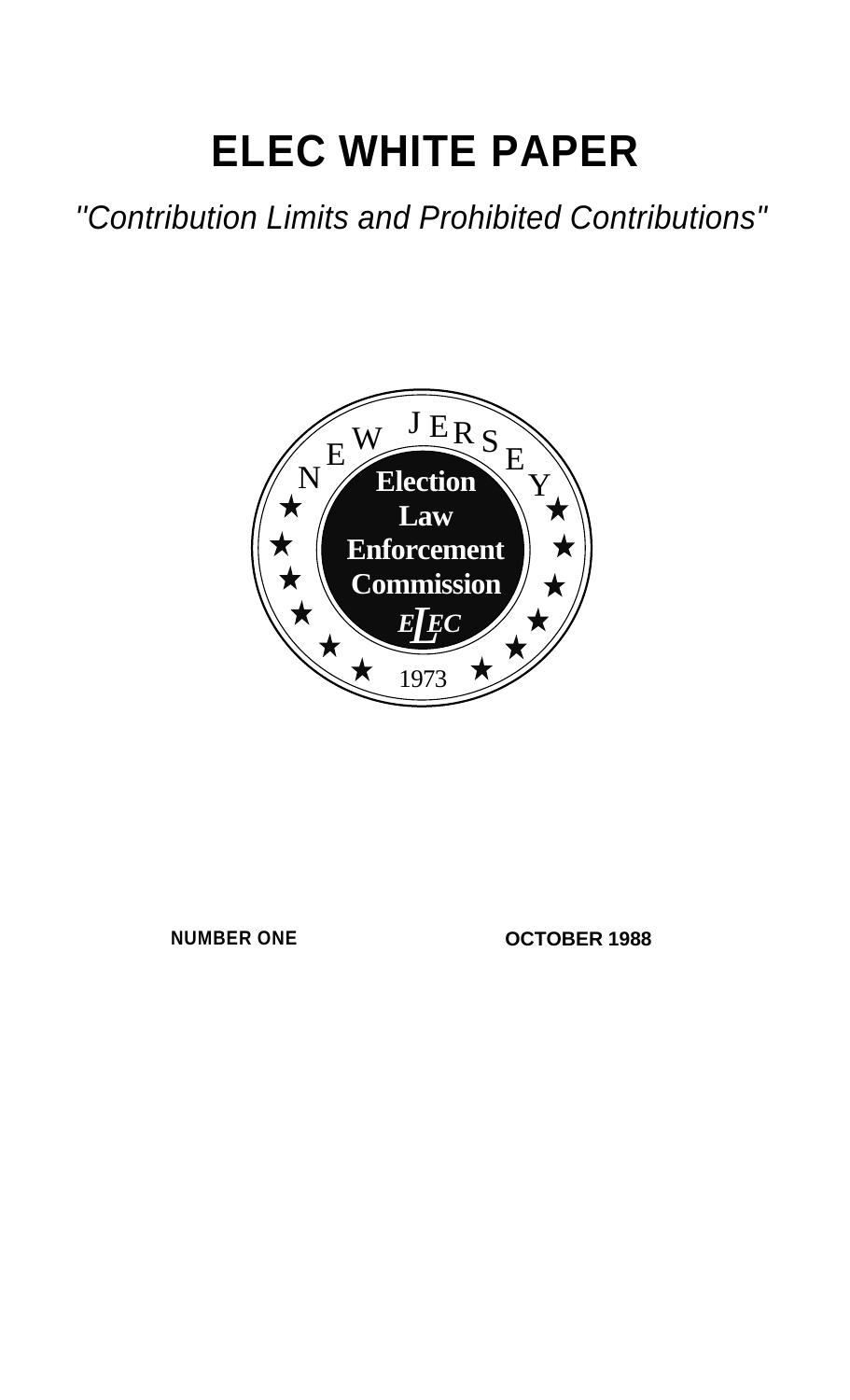

### *State of New Jersey*

# STANLEY G. BEDFORD **ELECTION LAW ENFORCEMENT COMMISSION** FREDERICK M. HERRMANN, PH.D.<br>CHAIRMAN CHAIRMAN NATIONAL STATE BANK BLDC, SLIITE 1915

CHAIRMAN CHAIRMAN CHAIRMAN CHAIRMAN CHAIRMAN CHAIRMAN CHAIRMAN CHAIRMAN CHAIRMAN CHAIRMAN CHAIRMAN CHAIRMONAL STATE STATE STREET, CN-185<br>
28 W. STATE STREET, CN-185<br>
VICE CHAIRMAN DIRECTOR DEPUTY DIRECTOR TRENTON. NEW JERS 28 W. STATE STREET, CN-185 TRENTON, NEW JERSEY 08625-0185 OWEN V. MCNANY, III JEFFREY M. BRINDLE VICE CHAIRMAN DEPUTY DIRECTOR (609) 292-8700 ANDREW C.AXTELL (COMPREMIC COMPRESS) AND AND AND AND REGORY E. NAGY (COMPRESS) AND REGORY E. NAGY (COMPRESS) A<br>COMMISSIONER

COMMISSIONER LEGAL DIRECTOR DAVID LINETT EDWARD J. FARRELL COMMISSIONER COUNSEL COMMISSIONER

## COMMISSIONER COUNSEL A C K N O W L E D G M E N T

The Commission would like to thank the following staff members for contributing to this analysis:

Deputy Director Jeffrey M. Brindle Executive Director Frederick M. Herrmann Director of Compliance and Information Evelyn Ford Legal Director Gregory E. Nagy Assistant Director for Systems Administration Warren L. Heins Acting Executive Secretary Carol A. Killings

ELEC would also like to give special thanks to Professor Stephen A. Salmore of the Eagleton Institute of Politics at Rutgers, the State University of New Jersey for his expert assistance with this study.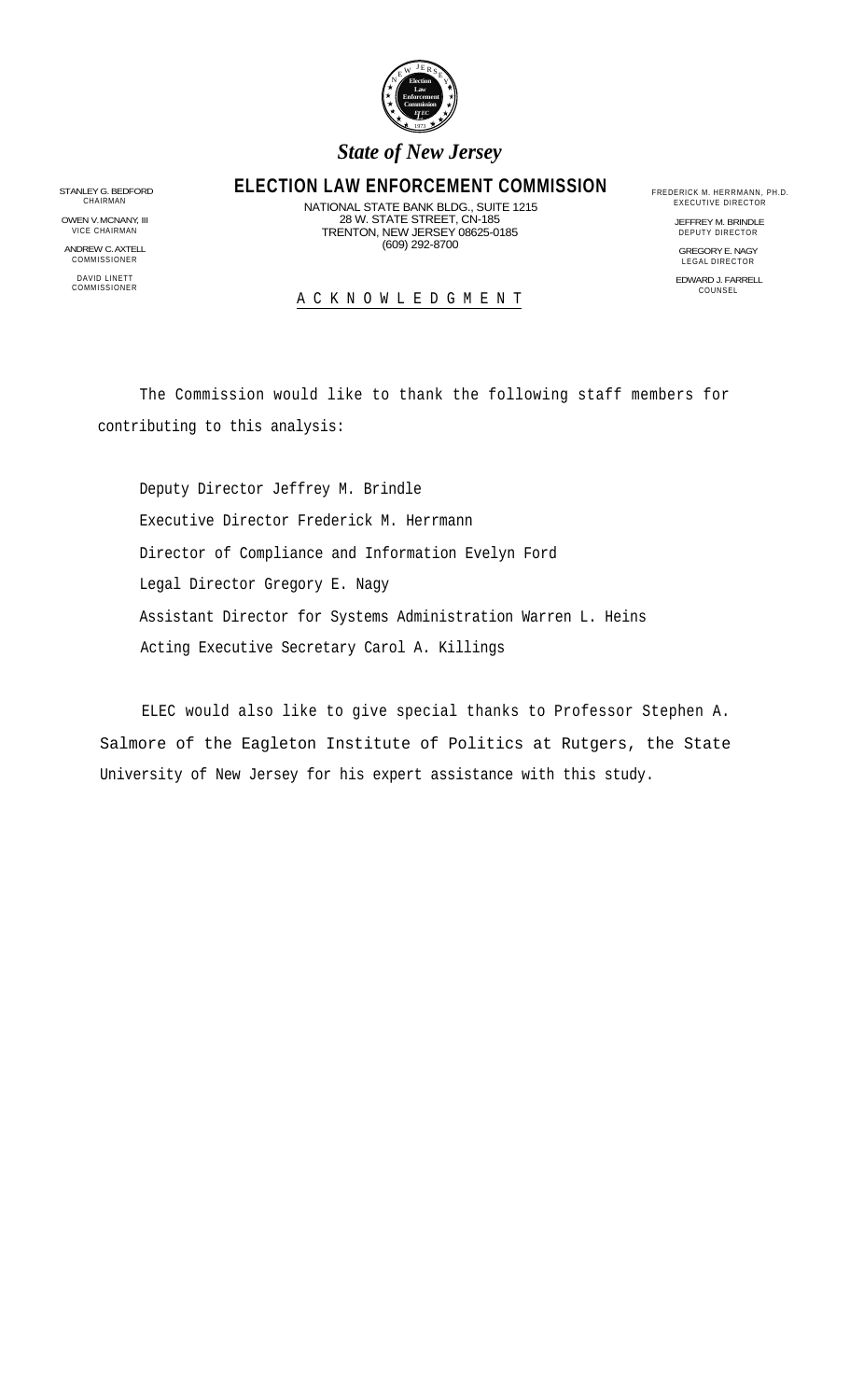This paper is the first in a series of occasional analyses that the New Jersey Election Law Enforcement Commission (ELEC) will publish on topics of interest in the field of public disclosure. These studies will be based on staff research as well as work by outside persons such as university professors and graduate students Analyses written by external sources will be published with a disclaimer. It is ELEC's goal to contribute substantive research for the ongoing debate on improving the way our State regulates the impact of money on its political process.

The topic of this paper is a review of the issue of contribution limits and prohibited contributions.

A. Contribution Limits

There are four commonly accepted approaches to limiting the influence campaign contributors have over legislators: 1) disclosure, 2) contribution limits, 3) expenditure limits, and 4) public financing.

A June 19, 1988, Eagleton/Star-Ledger poll indicated that the majority of New Jerseyans support full disclosure, contribution limits, and spending caps as a way of preventing members of the Legislature from being obligated to campaign contributors This same poll suggested that there is a high degree of reluctance among the public to use public money to help legislators get elected.

- 1 -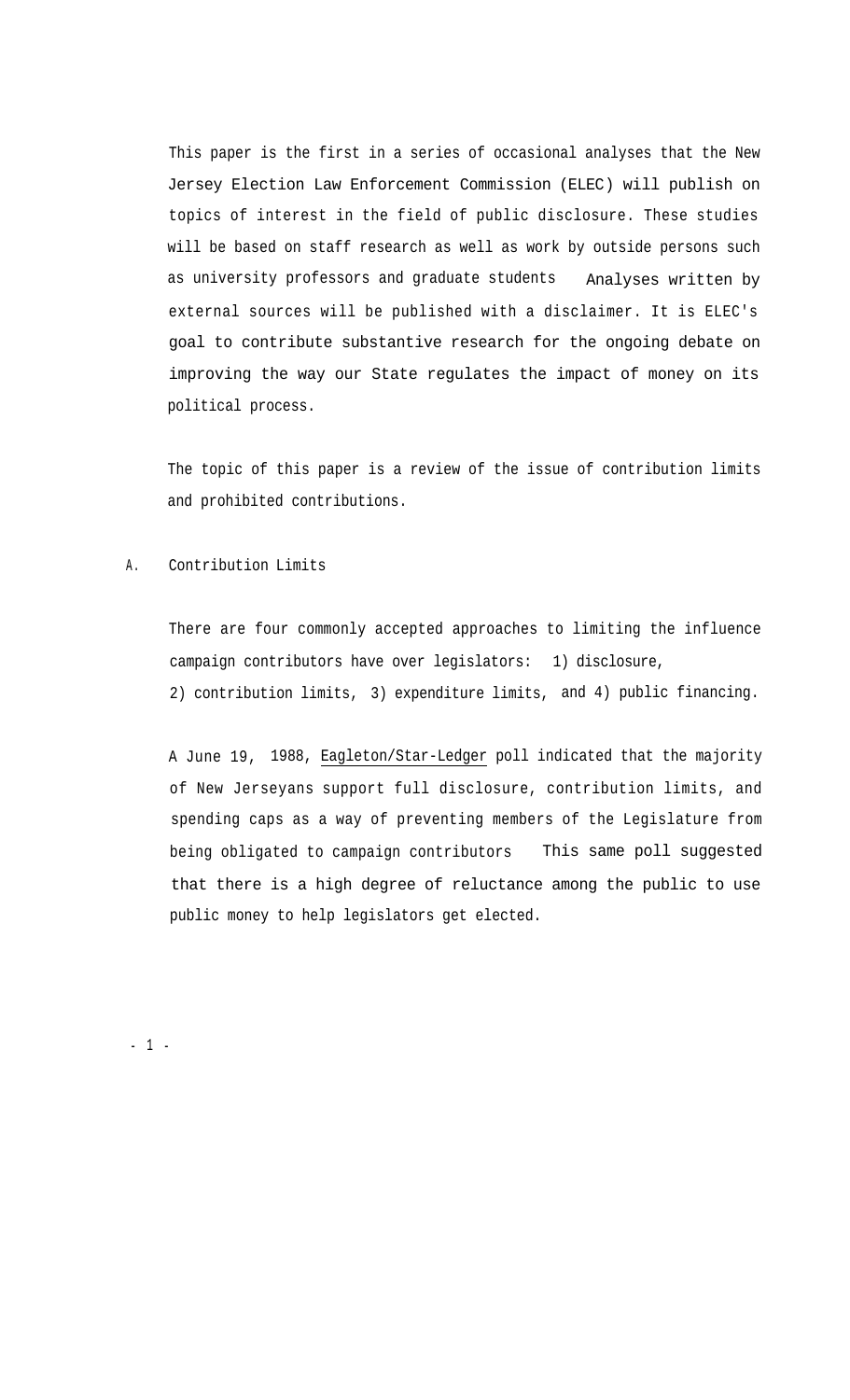With this information in mind, it is important to note that the U.S. Supreme Court, in Buckley v. Valeo, 424 U.S. 1, 96 S.Ct. 612 (1976), tied expenditure limits and public financing together. In other words, the high court said that it is permissible to impose spending caps only if a candidate opts to be subject to those caps by taking public financing. Consequently, the public opinion represented in the poll has only a limited utility in any blueprint for reform.

There are currently four bills in the Legislature that would establish legislative public financing Unless these bills are enacted, disclosure and contribution limits alone remain as feasible approaches toward controlling undue influence over the legislative process.

There is no question that disclosure is fundamental to checking the potential influence contributors might have over would-be officeholders. As the ultimate watchdog over the process, disclosure forces accountability. And accountability, by its very nature, must enhance the public trust. Accordingly, the Commission would be well advised to continue its efforts in insuring that the State of New Jersey has strong disclosure laws Whether through tightening disclosure, i.e. identification of contributor's employers, closing the loophole in the lobbyist law, or, as Professor Stephen A. Salmore of Eagleton Institute suggests, beefing up ELEC's staff in order to turn around summary information more quickly, most New Jerseyans would probably agree this effort should be made.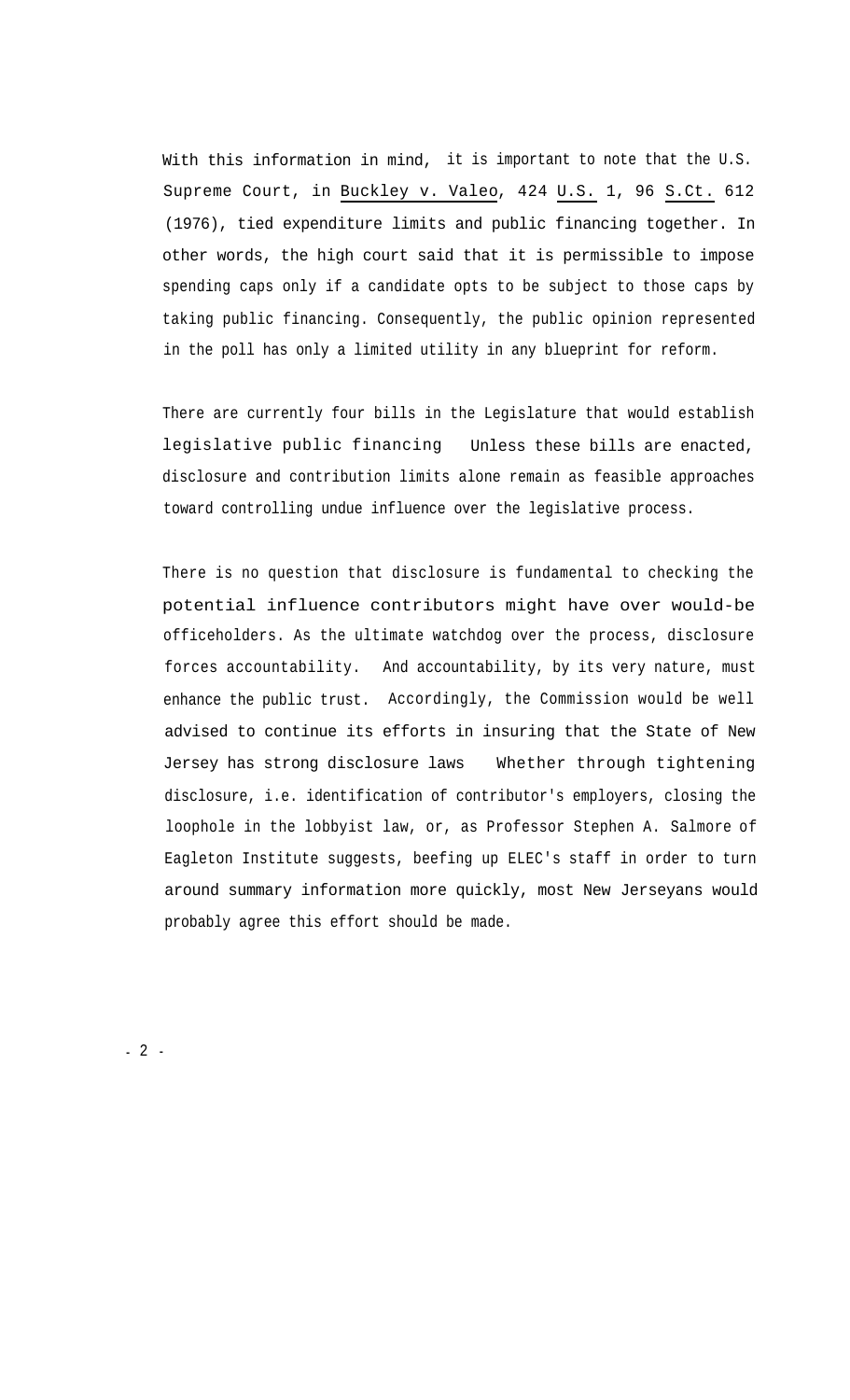While the importance of disclosure is certain, the viability of contribution limits as a means of controlling influence is somewhat conjectural.

To be sure, many members of the disclosure co unity, some academics, numerous politicians, and a majority of the public in New Jersey, favor curbs on contributors as a way of keeping the process honest. Moreover, certain voices in the political science community, in particular, believe that contribution limits force campaigns to demonstrate broad support among the electorate by collecting adequate funds from many small contributors.

Indeed, contribution limits are designed to accomplish two major purposes 1) to reduce a candidate's and future public official's dependence on large donors, and 2) to encourage small donations from a broad base of contributors.

Moreover, in the Buckley case, the U.S. Supreme Court acknowledged a real or potential connection between corruption and political contributions. It found that large donations potentially could influence a candidate's position on issues and his or her actions when elected to public office.

- 3 -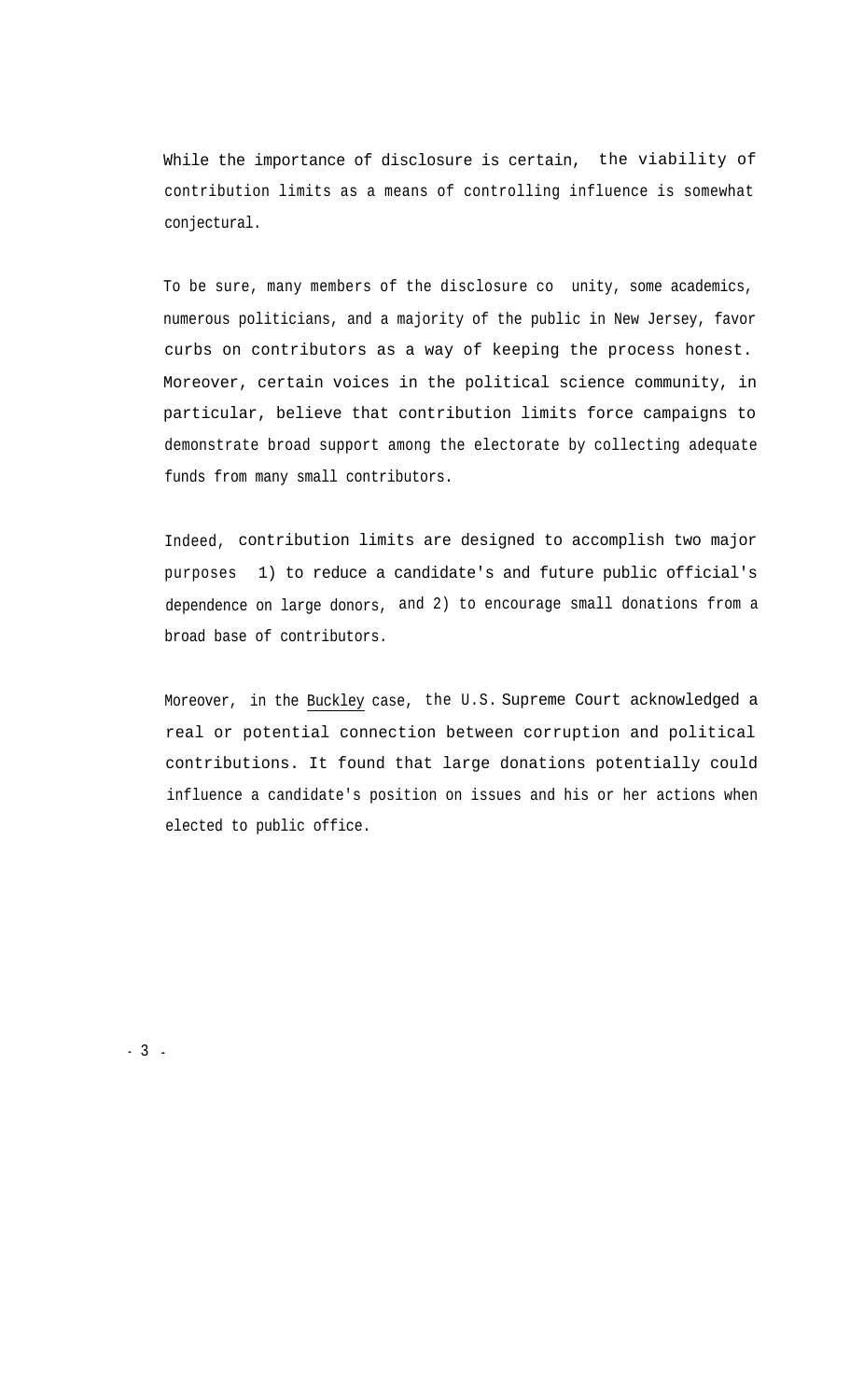At the same time, the Court found contribution limits to be constitutional because they reduce the influence wealthy persons and groups potentially have over the electoral process and help to keep the costs of political campaigns under control.

In sum, the arguments for contribution limits are that they democratize the process of elections by restricting the potential influence that big donors might exert over the governmental process. Moreover, they prevent an appearance of undue influence, if not the reality.

On the other hand, there are numerous arguments against contribution limits. Professor Larry J. Sabato writes that contribution limits may result in contributions being hidden by deceptive reporting or nonreporting. He suggests that in states that have weak lobbying and personal financial disclosure laws, such as New Jersey, contribution limits may result in money being channeled to candidates in other, more "direct" ways. These more "direct" ways may be more corrupting because the money goes directly to the candidate personally, not the campaign.

Another argument against contribution limits is that they can result in the proliferation of PACs, and improperly disclosed contributions by affiliated corporations and unions. To prevent the occurrence of this phenomenon, strong anti-proliferation laws would have to be enacted. Even so, the mere existence of these laws would not be enough to stop entities from circumventing contribution limits if the Commission did not have the staff resources to enforce them. Sufficient enforcement staff would be of paramount importance.

- 4 -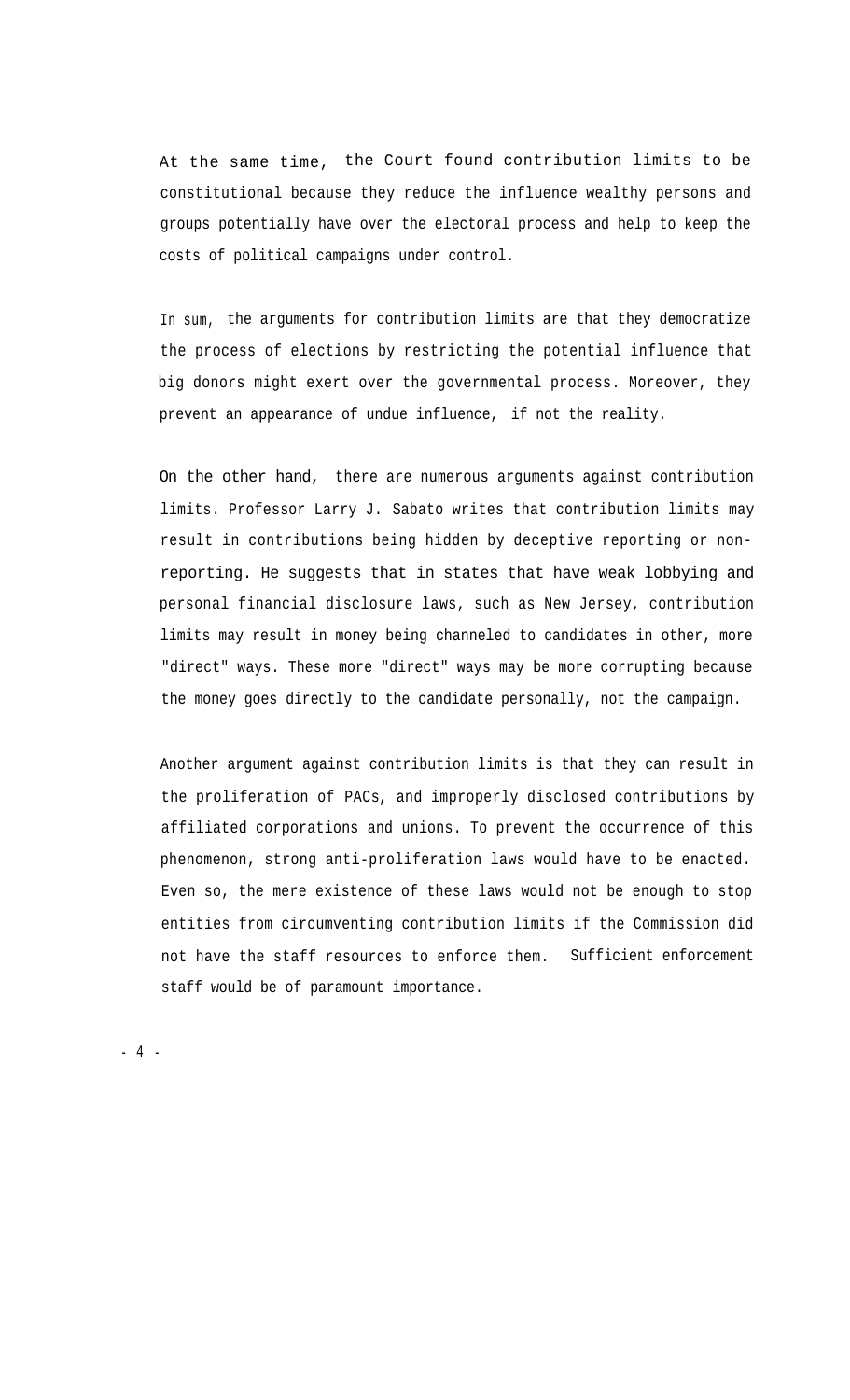Contribution limits, opponents argue, might also encourage independent expenditures; that is, expenditures made without the cooperation or consent of a candidate. This constitutionally protected device for an individual, PAC, corporation, or union to exercise First Amendment rights may not be in the best interest of the election process.

Contribution limits may also give unfair advantage to wealthy candidates and inadvertently result in an insurance policy for incumbents. Only if a public financing program exists, and only if a candidate opts to participate in it, can the expenditure of a candidate's personal funds be limited. While every candidate would be subject to contribution limits from outside sources, the wealthy candidate could spend his or her own money at will and derive a significant advantage in the campaign. Likewise, incumbents would perhaps benefit from contribution limits because these limits would make it more difficult for all candidates, but especially challengers, to raise money Since incumbents generally have higher name recognition than challengers, better access to the media, and the ability to provide constituent services, opponents of limits believe that incumbents gain more advantage through them than challengers.

In addition, contribution limits might encourage committees or political parties to channel funds from corporations, unions, PACs and individuals to non-profit foundations to conduct voter registration drives and turn-out-the-vote efforts. Not only would this tactic be a way around the limits, but it would also transfer traditional campaign functions to entities outside of the mainstream campaigns.

- 5 -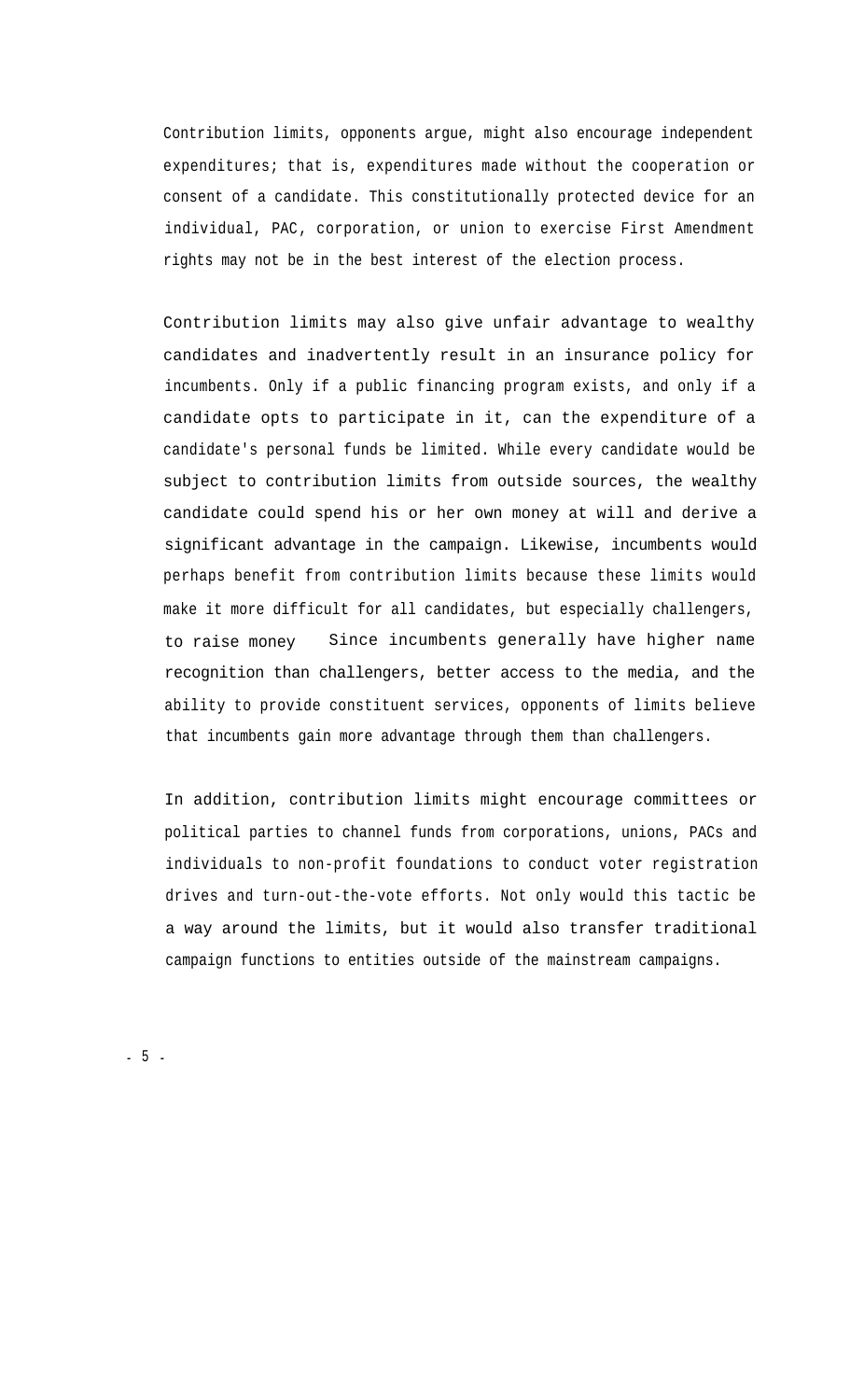Contribution limits also may encourage a practice known as bundling. Bundling occurs when an individual or group, such as a PAC, collects a number of individual contributions and delivers these contributions to the candidate. This practice should not be confused with the normal fund-raising activity undertaken by PACs, for instance. Nor should it be confused with the contribution made by the contributor. It is a distinctly different activity and one that some people feel allows a contributor to circumvent contribution limits. The contributions that are collected in this way are earmarked for one particular candidate or campaign committee.

Finally, contribution limits, opponents argue, merely shift influence over candidates and future public officials from big contributors to big fund-raisers. Those individuals with the ability to raise large amounts of money in small contributions from many contributors become more important to campaigns and more influential in the process.

Thus, reasonable people disagree on the merits of contribution limits. One point that most do not disagree on, however, is that if contribution limits are introduced into the system they should, as Professor Salmore says, "not be too low." Contribution limits that are too low are an inducement for people to go outside of the system. Reasonable contribution limits, while preventing the appearance and

- 6 -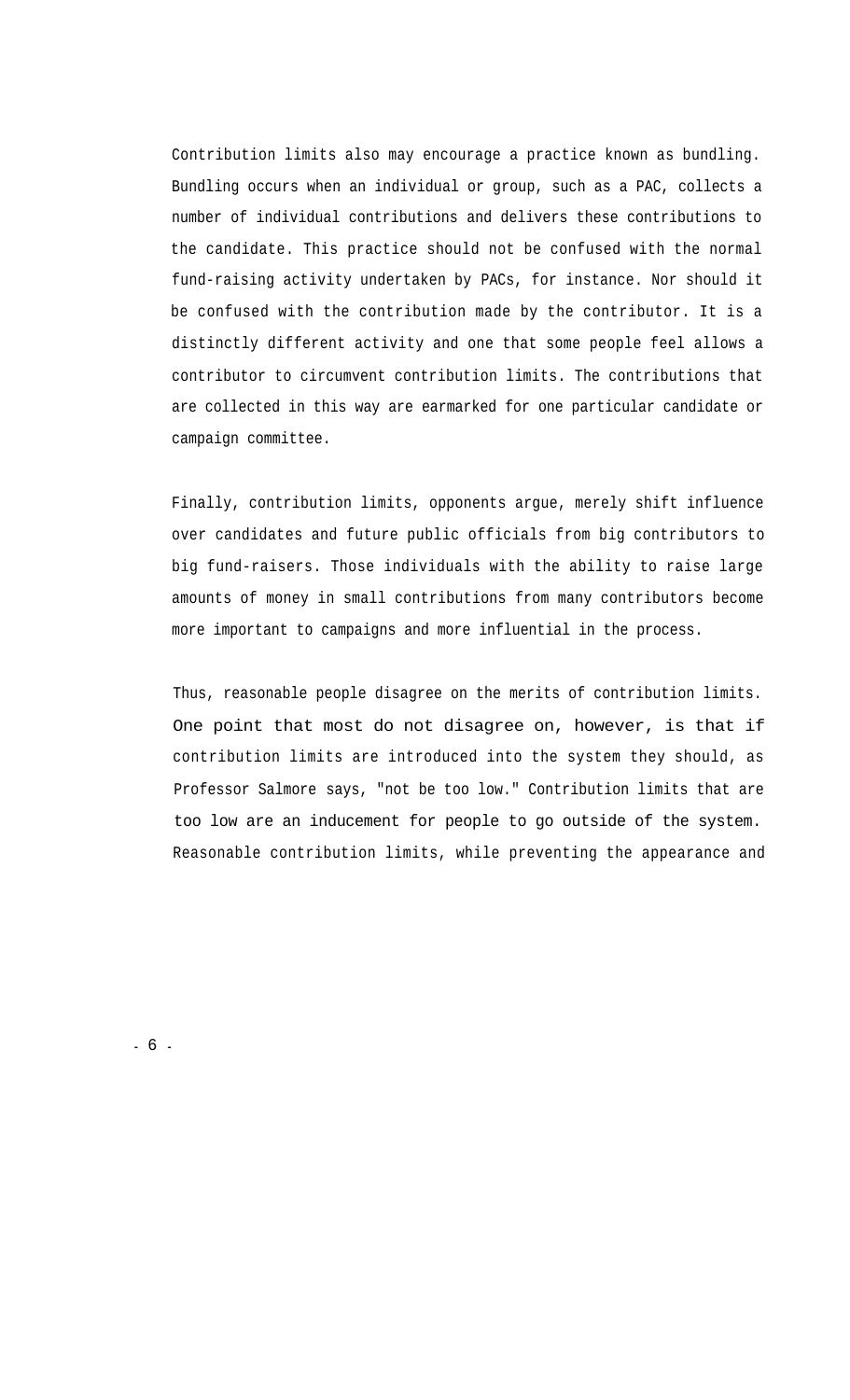perhaps reality of impropriety, would still permit candidates to raise enough money right away, on an ongoing basis, to get their campaigns off the ground and sustain them throughout. Adequate limits would permit enough money to be raised to get the candidate's message to the voters. Moreover, if candidates cannot do this then perhaps it would be fertile ground for a constitutional challenge.

But what is a reasonable contribution limit in New Jersey? Perhaps the best way of determining that relative to legislative races is to look at the average contribution, the mean contribution, the highest and lowest contributions, and the percentage of contributors over and under certain numerical levels in the most recent legislative elections. Also, it is important, for establishing contribution limits in New Jersey, to consider the cost of living in the State, and that the State has a large population and a sophisticated electorate.

In the 1985 primary and general elections, the average contributions were \$425 and \$769 respectively. The mean contributions were \$200 and \$250. In the 1987 primary, the average contribution was \$531 and the mean contribution \$200. Figures are not yet available for the general election of 1987 but will be later this year.

- 7 -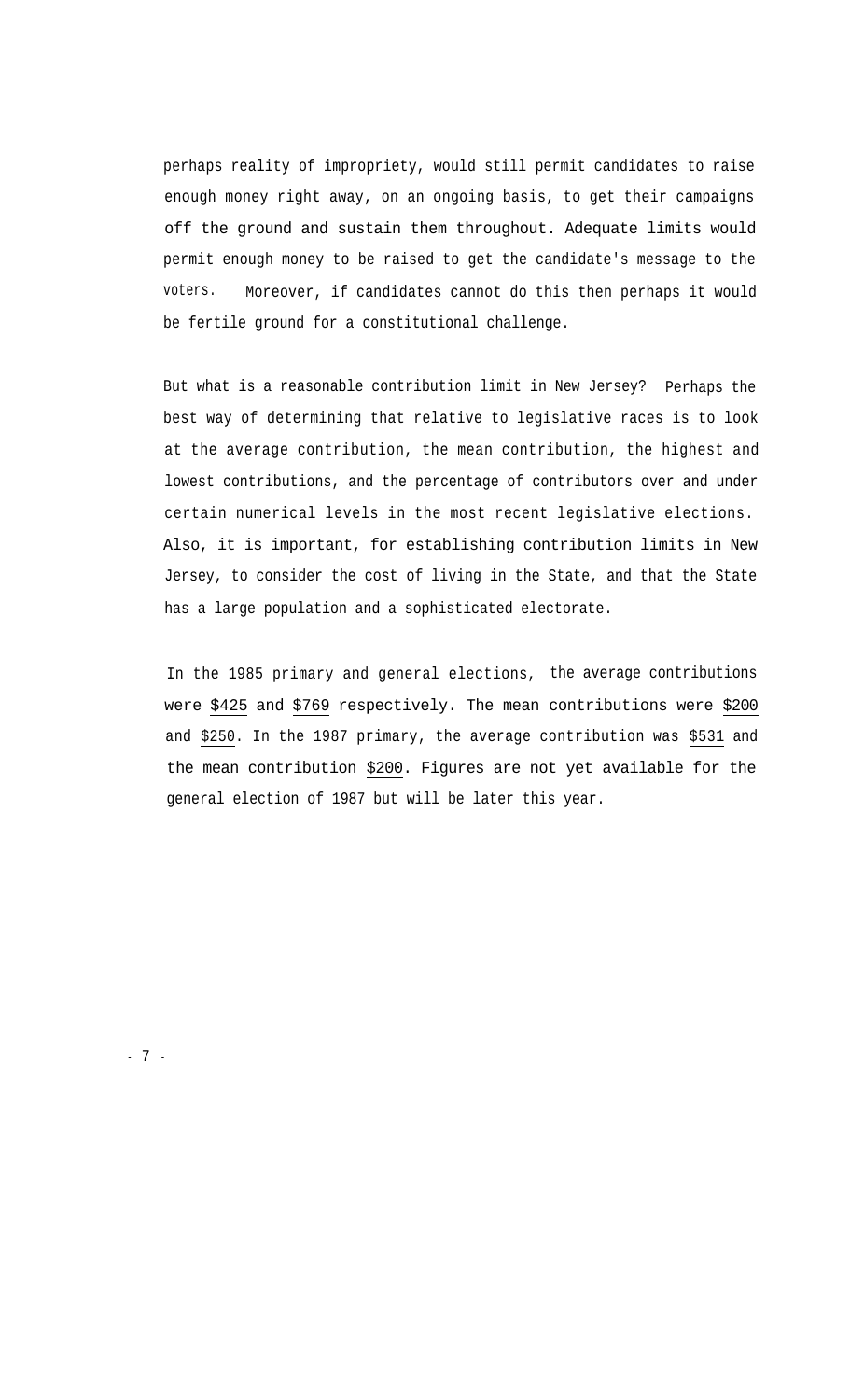Likewise, the highest PAC contributions in the primary and general election of 1985 were \$2,000 and \$10,000 respectively. In primary 1987, the highest PAC contribution was \$5,000.

The percentage of contributions over \$2,500 in primary 1985 was two percent, in general 1985 five percent, and in primary 1987 three percent. The percentage of contributions under \$500 in these elections was 78 percent, 67 percent, and 76 percent respectively.

Based on these statistics, and with the expectation that general 1987 statistics will be somewhat higher, a reasonable contribution limit might fall between \$2,000-\$2,500. Such a limit should be adjusted for inflation periodically. It would be low enough to prevent any appearance of impropriety yet high enough to withstand any constitutional challenge on the grounds that it did not permit candidates to raise adequate funds to get their message to the voters or contributors to exercise their First Amendment rights. The Buckley opinion upheld for congressional candidates a \$1,000 contribution limit in 1976, and adjusting for inflation since then the \$2,000 to \$2,500 range appears comparable.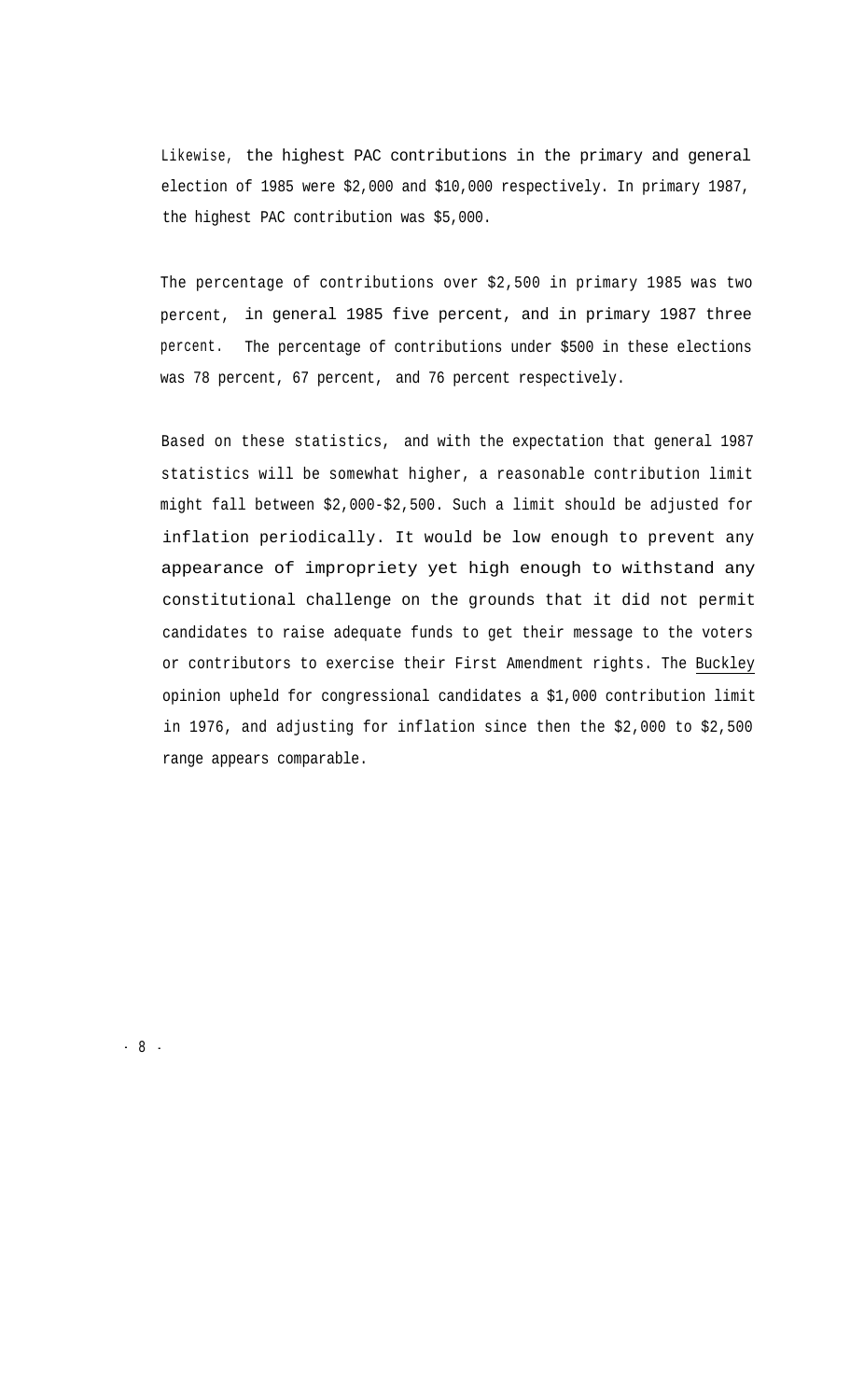Certainly the range might be somewhat higher or lower. But it is a good starting point and one that balances the two public interests involved: 1) eliminating undue influence and 2) protecting First Amendment rights.

#### B. Prohibited Contributors

New Jersey law prohibits certain regulated corporations from using corporate funds to make campaign contributions, but does not prohibit all corporations from contributing.

The corporations prohibited from making campaign contributions are described in N.J.S.A. 19:34-32, which bans insurance corporations or associations from making either direct or indirect contributions for any political purpose, and N.J.S.A. 19:34-45 which reads:

No corporation carrying on the business of a bank, savings banks, co-operative bank, trust, trustee, savings indemnity, safe deposit, insurance, railroad, street railway, telephone, telegraph, gas, electric light, heat or power, canal or aqueduct company, or having the right to condemn land, or to exercise franchises in public ways granted by the State or any county or municipality, and no corporation, person, trustee or trustees, owning or holding the majority of stock in any such corporation, shall pay or contribute money or thing of value in order to aid or promote the nomination or election of any person, or in order to aid or promote the interests, success or defeat of any political party.

This prohibition against certain regulated corporations making campaign contributions was originally enacted in 1911 as part of a comprehensive corrupt practices act under Governor Woodrow Wilson. A federal statute

- 9 -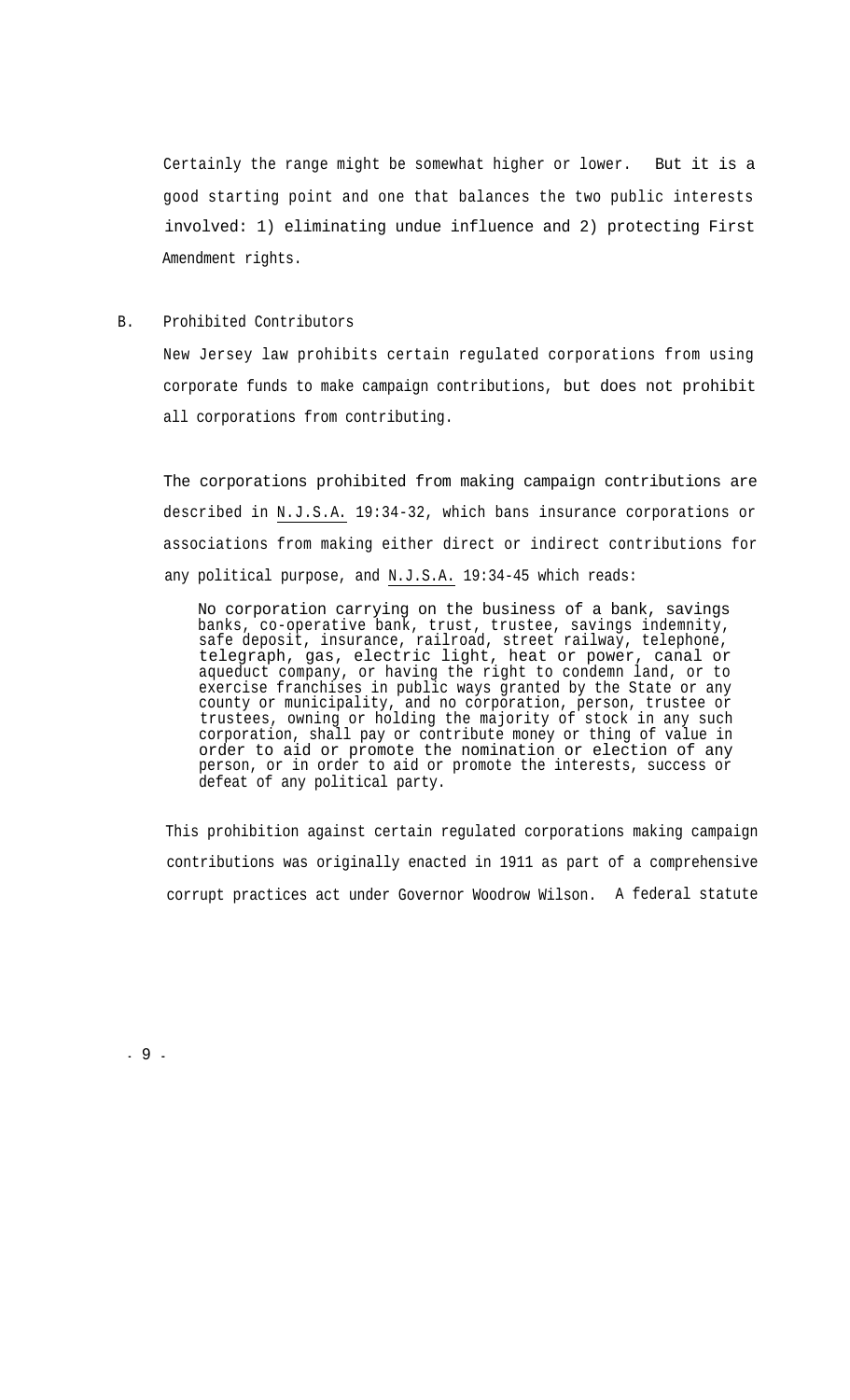enacted in 1907 is the source from which the New Jersey statute probably sprang; see N.J. Attorney General Formal Opinion No. 14-1979. This federal statute made it unlawful for any national bank, or any corporation organized by Congress, to make a contribution or expenditure in connection with any election to any Political office; see 2 U.S.C. S441b. (Formerly 18 U.S.C. S610).

The Federal Election Campaign Act of 1971 amended the statute and excluded from the definition of "contribution and expenditure" the establishment, administration and solicitation of contributions to a separate segregated fund to be utilized for Political Purposes provided that they were given voluntarily and the contributor had knowledge of the intended use for Political purposes. Of course, this language is the basis for forming a Political action committee (PAC).

The U.S. Supreme Court upheld this amendment in Pipefitters Local Union No. 562 v. United States, 407 U.S. 385, 92 S.Ct. 2247 (1972). The Court maintained that the 1907 federal law did not intend to prohibit a corporation (or union) from making, through a political fund organized by it, political contributions or expenditures so long as the monies going into the fund were voluntary.

- 10 -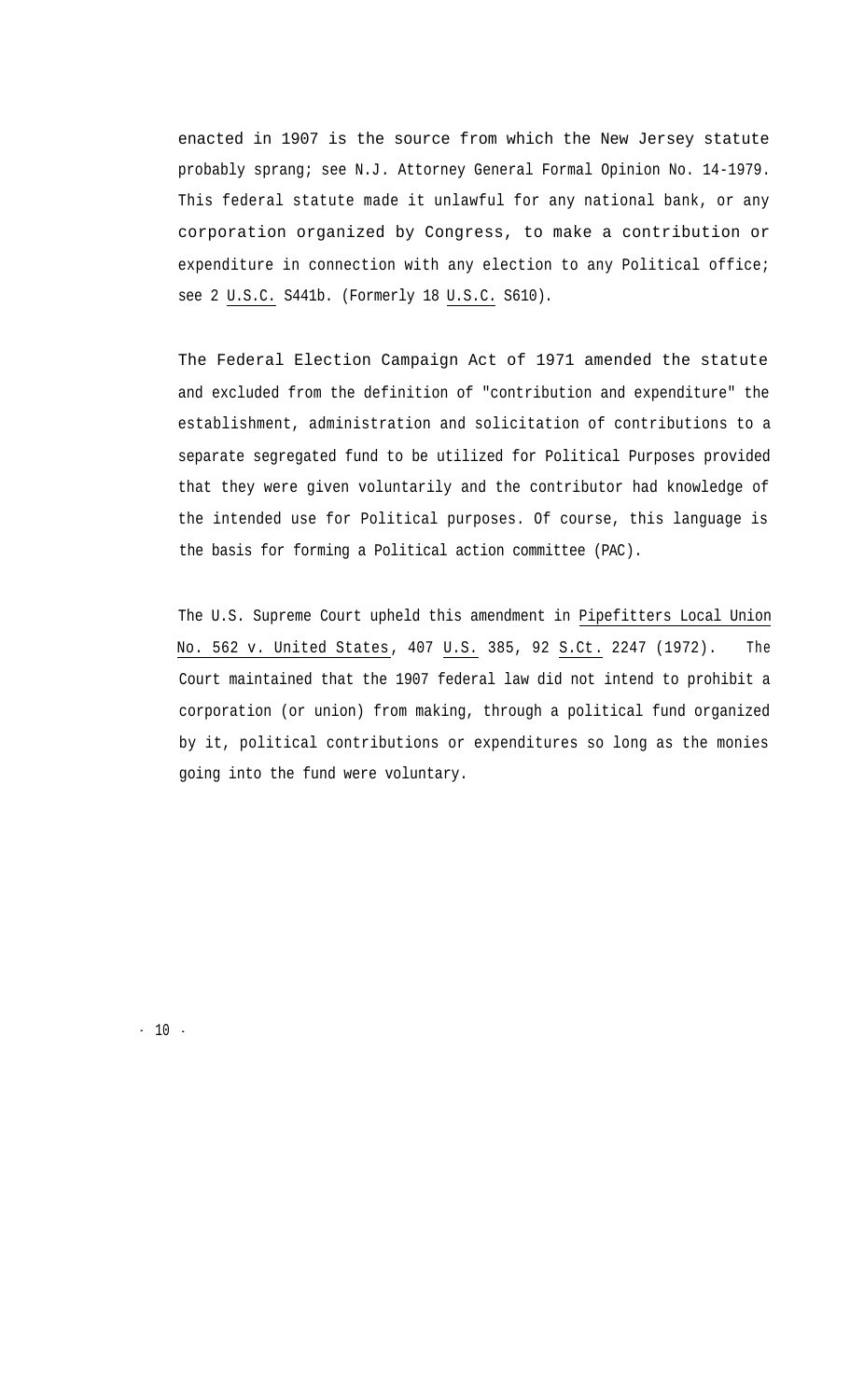In sum, while federal law, originally through the 1907 statute addressing certain corporations, and later through the "Federal Elections Campaign Act" of 1971, prohibits all corporations from making contributions to federal candidates, it does not prohibit corporations from using corporate funds to establish and maintain a PAC. It does not prevent corporations from using corporate funds to help raise voluntary money for political purposes.

With respect to the 1911 New Jersey statute prohibiting certain regulated corporations from contributing, Formal Opinion No. 14-1979 arrived at a similar, but not identical, conclusion vis-a-vis the establishment of PACs by banks, one category of prohibited contributors.

The Attorney General's opinion suggests that since the 1911 New Jersey statute was enacted four years after the federal statute of 1907, the New Jersey Legislature operated under the same objectives as did Congress. It therefore concludes that N.J.S.A. 19:34-45 did not intend to prohibit bank PACs from being formed and funded voluntarily by members of the corporation. However, unlike the federal law which was amended to permit corporate assets to be used to set up such funds, in New Jersey, banks would not be permitted to use corporate assets to establish, administer, or solicit contributions for the political fund.

- 11 -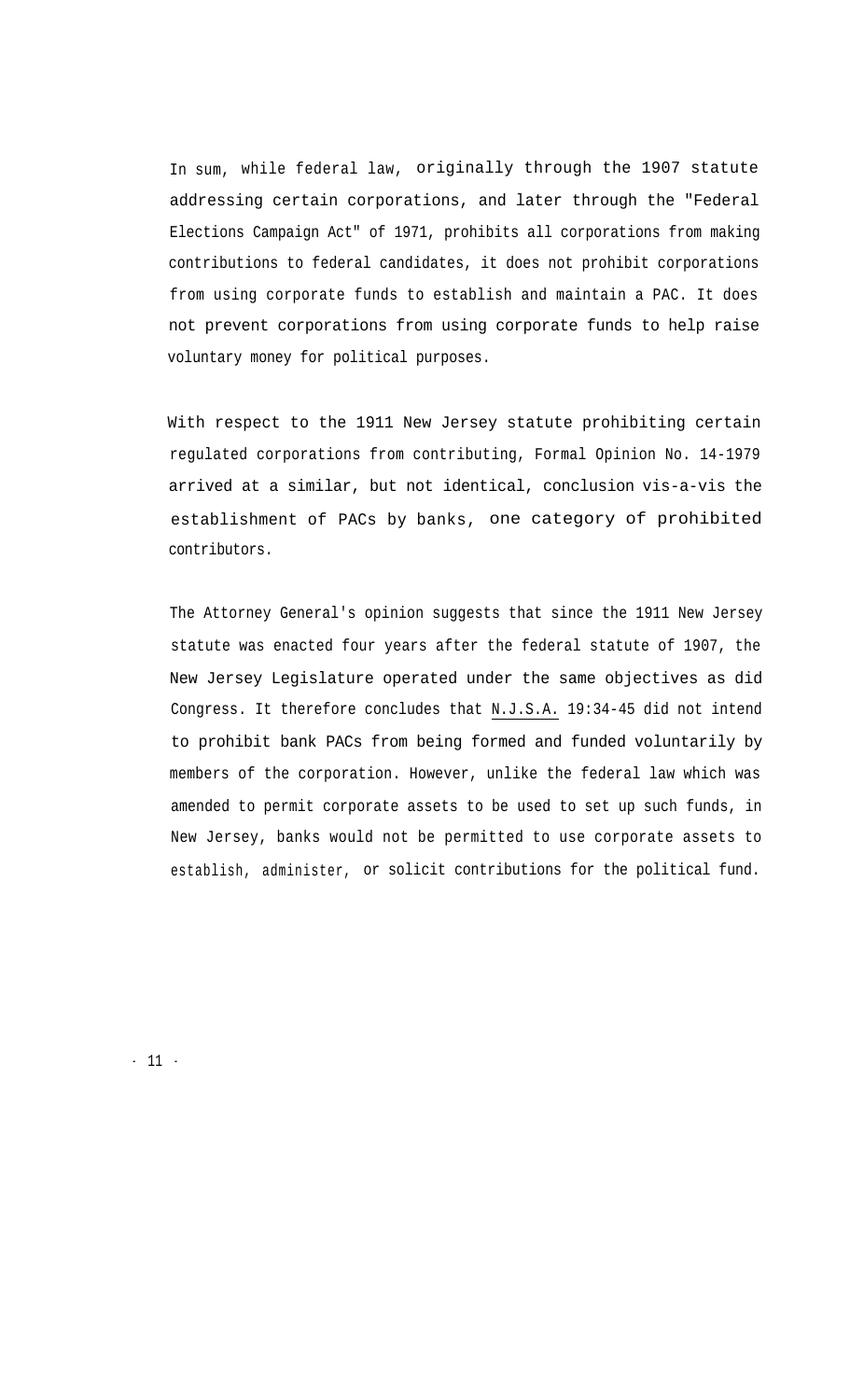Presumably this advisory opinion can be extrapolated to govern the activities of all prohibited contributors in New Jersey.

The U.S. Supreme Court, in its 1972 Pipefitters opinion, suggested that an important congressional purpose in enacting the 1907 law was to overcome the influence over elections exercised by holders of large amounts of capital through campaign contributions. The federal law was addressing the influence over government officials by wealthy corporations.

In a related way, Attorney General Kimmelman, in Formal Opinion No. 4-1983, suggested that the intent of the 1911 New Jersey statute is to "insulate elective officials from the influence of regulated industries". It further states, "each business listed in the act may be characterized as of a type strongly affected with a public interest.

Each business has been made the subject of extensive and pervasive government regulation. Comprehensive regulatory programs, vital to the protection of the public, could become prime targets of elected officials seeking to satisfy perceived debts to corporate benefactors affiliated with a regulated industry."

 $-12$  -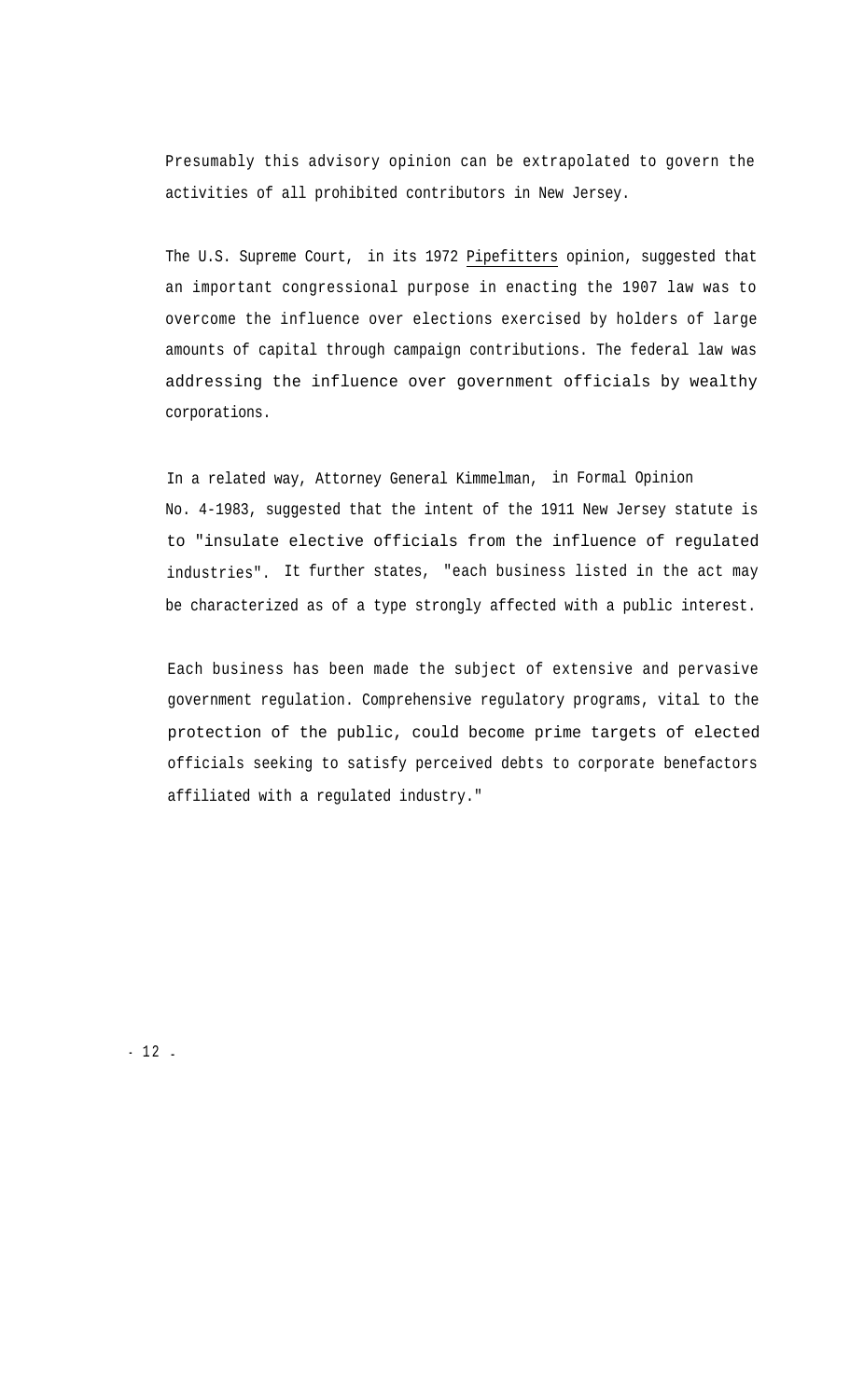This statutory provision in New Jersey law has been broadly supported by the public through the years. And, as evidenced by the recent Eagleton/Star-Ledger poll, which found a majority of citizens concerned about the negative affects of large contributions and campaign expenditures, it seems safe to say that New Jersey residents would continue to support the prohibited contributor provisions in the law.

Despite the legal justification for the New Jersey prohibition and the historical tradition surrounding it, approval for the ban on contributions from selected corporations is not unanimous.

It is not clear that the New Jersey Legislature, in enacting "The New Jersey Campaign Contributions and Expenditures Reporting Act" in 1973 supported prohibitions against certain contributors While not superceding the 1911 provision, the stated purpose of the Campaign Act is to "require the reporting of all contributions received and expenditures made to ... any candidate." The only contributions prohibited by this Act are anonymous contributions and certain currency contributions over \$100. Indeed, the 1970 report of the Election Law Revision Commission that led to the enactment of the law stated that "public disclosure ... would do more to protect the political system from unbridled spending than legal limits on the size of the contributions."

- 13 -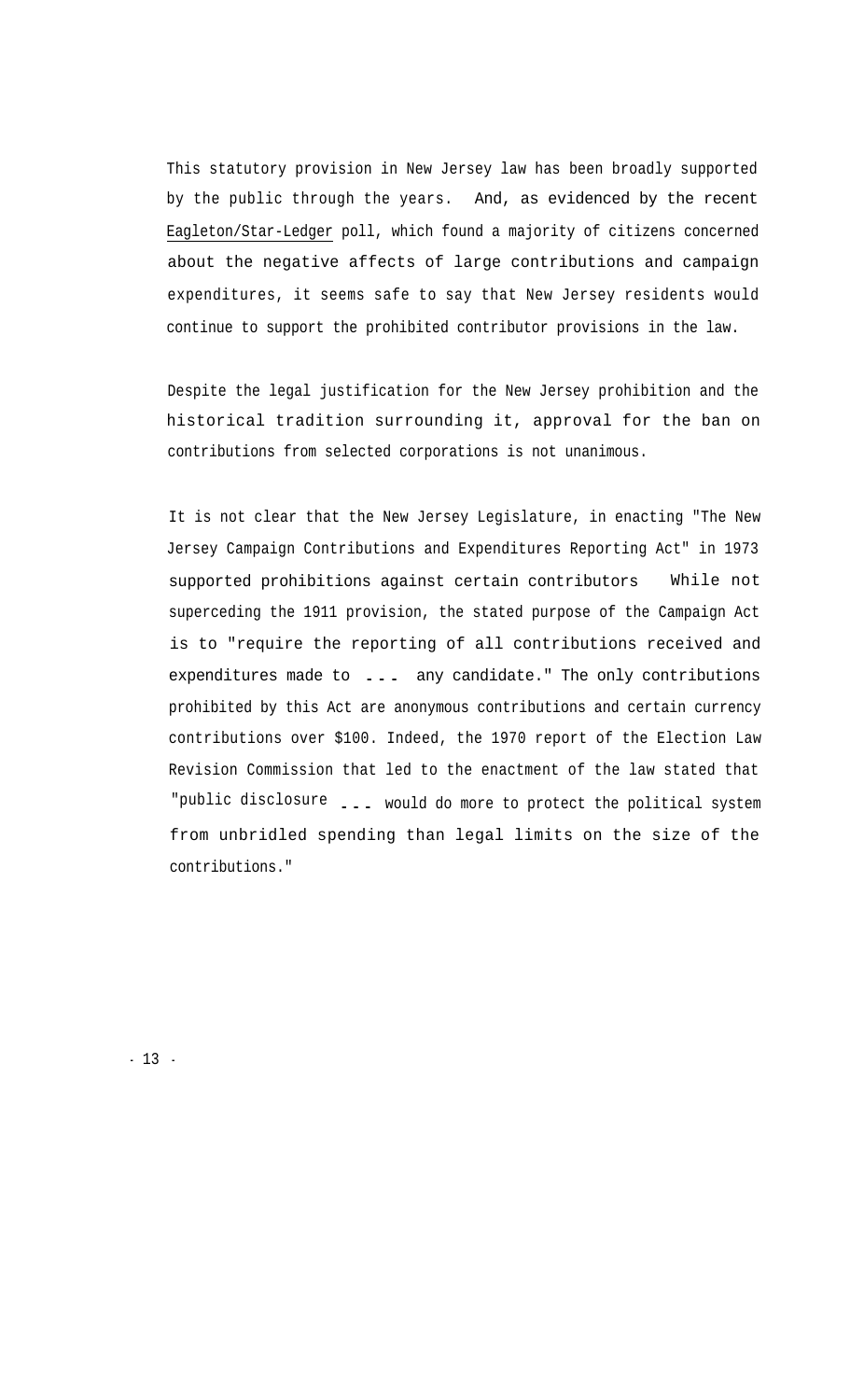Thus, the Campaign Act views disclosure as the primary tool for preventing the corruption of State officials. It does not seem to lean in the direction of prohibiting certain contributors from participating in the process.

The argument put forth by proponents of the ban, and certainly a most reasonable one, is that banks, insurance companies and certain other regulated industries have, more so than other corporations, have been the subject of extensive governmental regulation. Also, because these corporations are vital to the public, it would invite undue influence to allow them to contribute to legislative candidates.

A response to this argument is that the prohibition against contributions by banks, insurance companies and certain regulated industries may be outdated. The rationale for why New Jersey banks, insurance companies and regulated industries cannot contribute comes from the national concerns of the early 1900's. It may be inapplicable to the State's interests in contemporary times.

The reasoning is that in modern times there are many other industries that are heavily regulated by the State - some even more so - but not subject to the same restrictions. The building industry, the chemical

- 14 -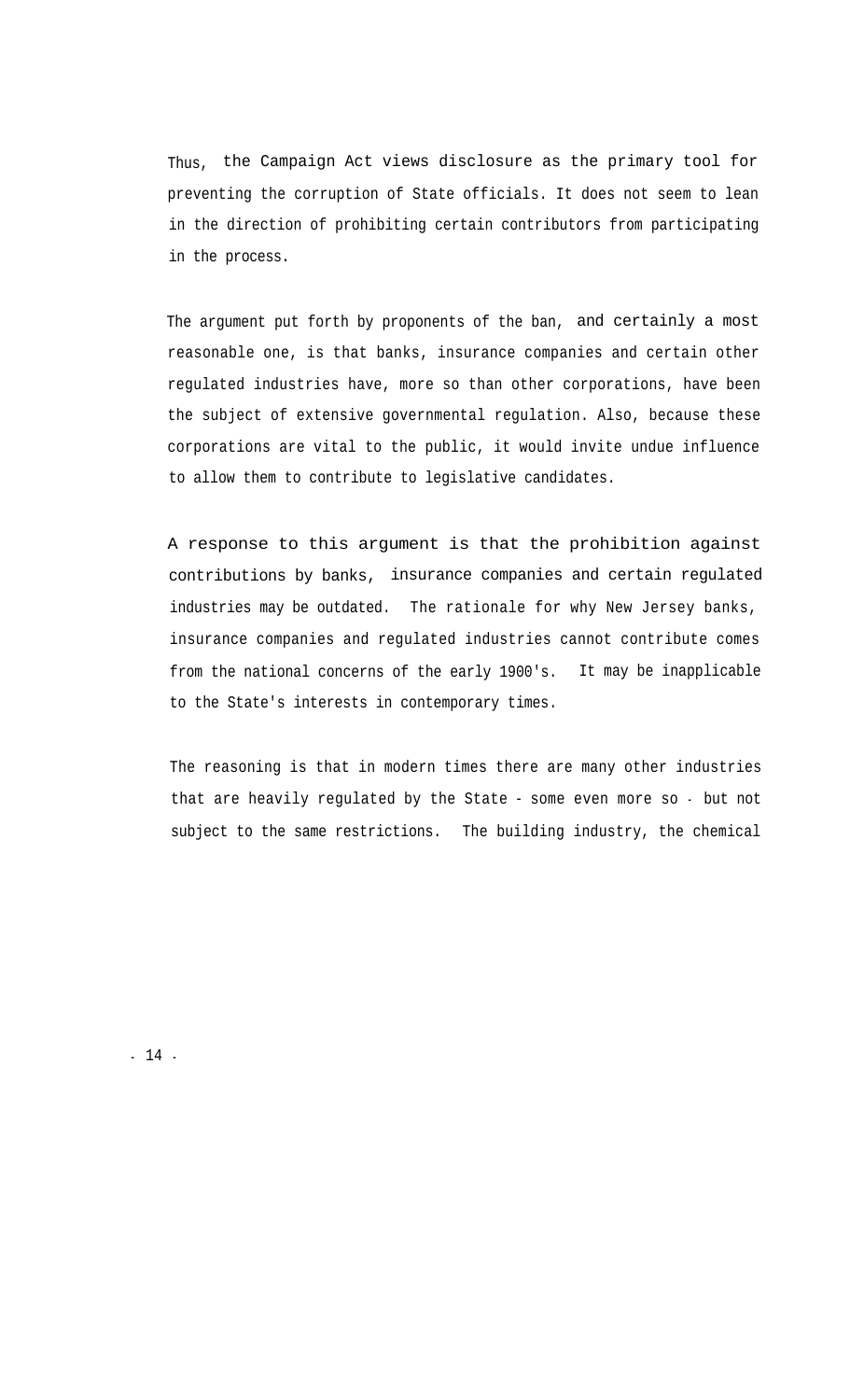and pharmaceutical industries, the legal profession, the medical profession, the dental profession, and the real estate business, are among these. Corporations in these categories are not prohibited from making political contributions. There is certainly a public interest in the governmental activities of these corporate entities not being perceived as unduly influencing public officials.

Moreover, there is today a significant problem in determining just what is a prohibited contributor because of modern corporate structure Large, contemporary industries are horizontally integrated; that is a major toy company, for example, may have interests in not only the production of toys but also of candy bars, automobiles, soap, and various other unrelated products. Such a company might even have an insurance affiliate. Therein lies the problem. Is the parent company a prohibited contributor because it owns an insurance company even if that company only represents a small percentage of its corporate holdings and profits?

Certainly, in the early twentieth century such problems did not arise with the frequency they do today. Horizontal integration creates major enforcement problems for an ethics agency attempting to prohibit only "certain classes" of corporate contributors. Perhaps, the two most viable options are to prohibit all corporate contributions or none.

- 15 -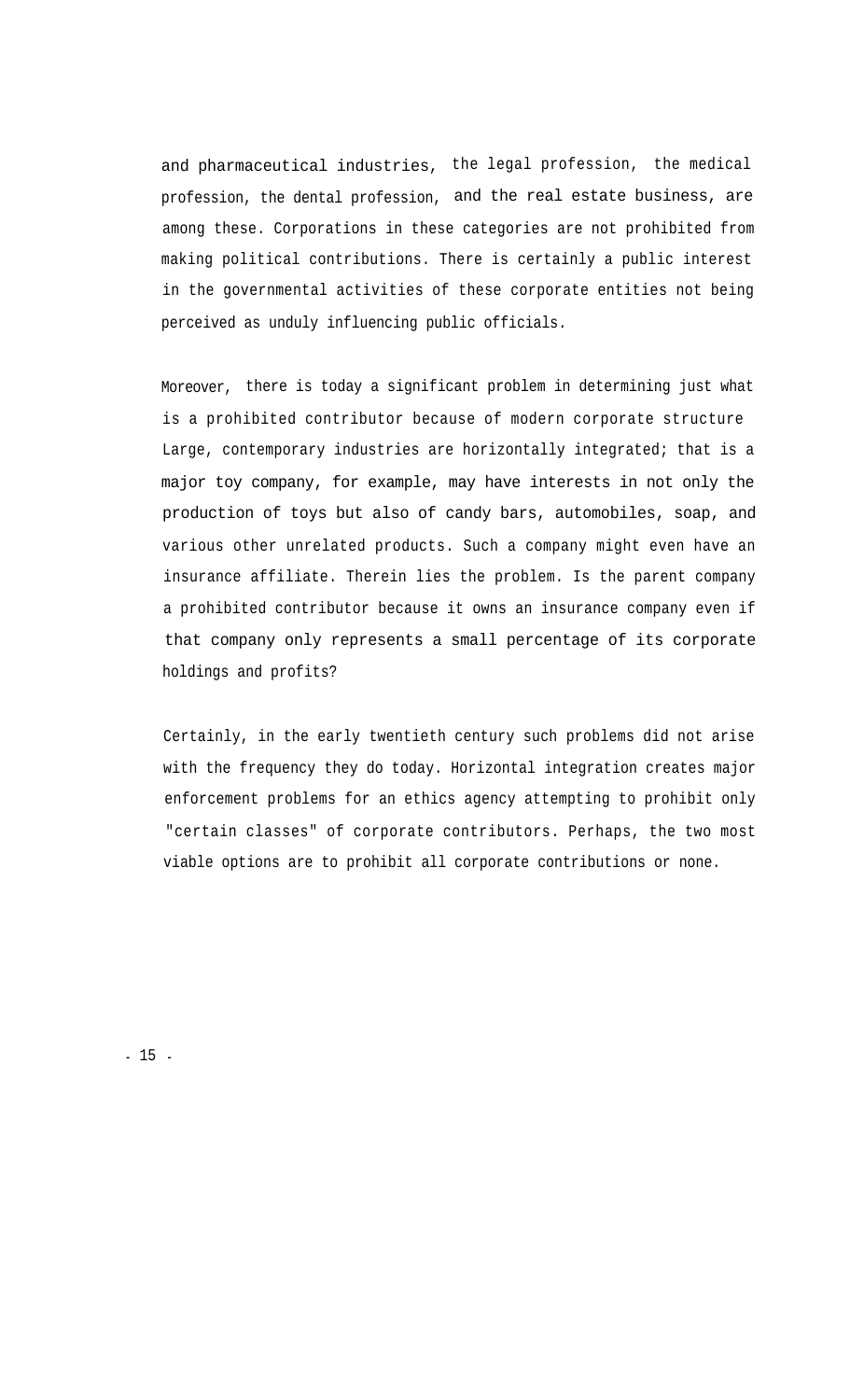Some members of the political science community also express concerns about prohibiting some or all contributors, but for different reasons. Professor Salmore suggests that the "unintended consequences of public policy are sometimes more important than the intended consequences."

His thinking is that no matter what kinds of prohibitions the State may place on certain contributors it cannot stop the flow of money; these prohibited contributors will simply rechannel where they spend it. Professor Salmore does not believe that expenditures will be decreased by prohibiting contributions. He says that public policy only affects the rules by which these entities play, not that they will play. Professor Salmore believes, as mentioned in the discussion about contribution limits, that the best answer is to tighten the disclosure laws.

The spectre of independent expenditures is not one that delights knowledgeable people in the field. Yet this is one of the ways that some experts believe the money will be channeled as prohibitory laws become more prohibitive.

The concern with independent expenditures is that they result in less accountability in the electoral process Although reported by the committee doing the spending, independent expenditures are not contained in the candidates' reports; therefore, there is not the same degree of disclosure. It is more difficult to see what is going on.

 $-16 -$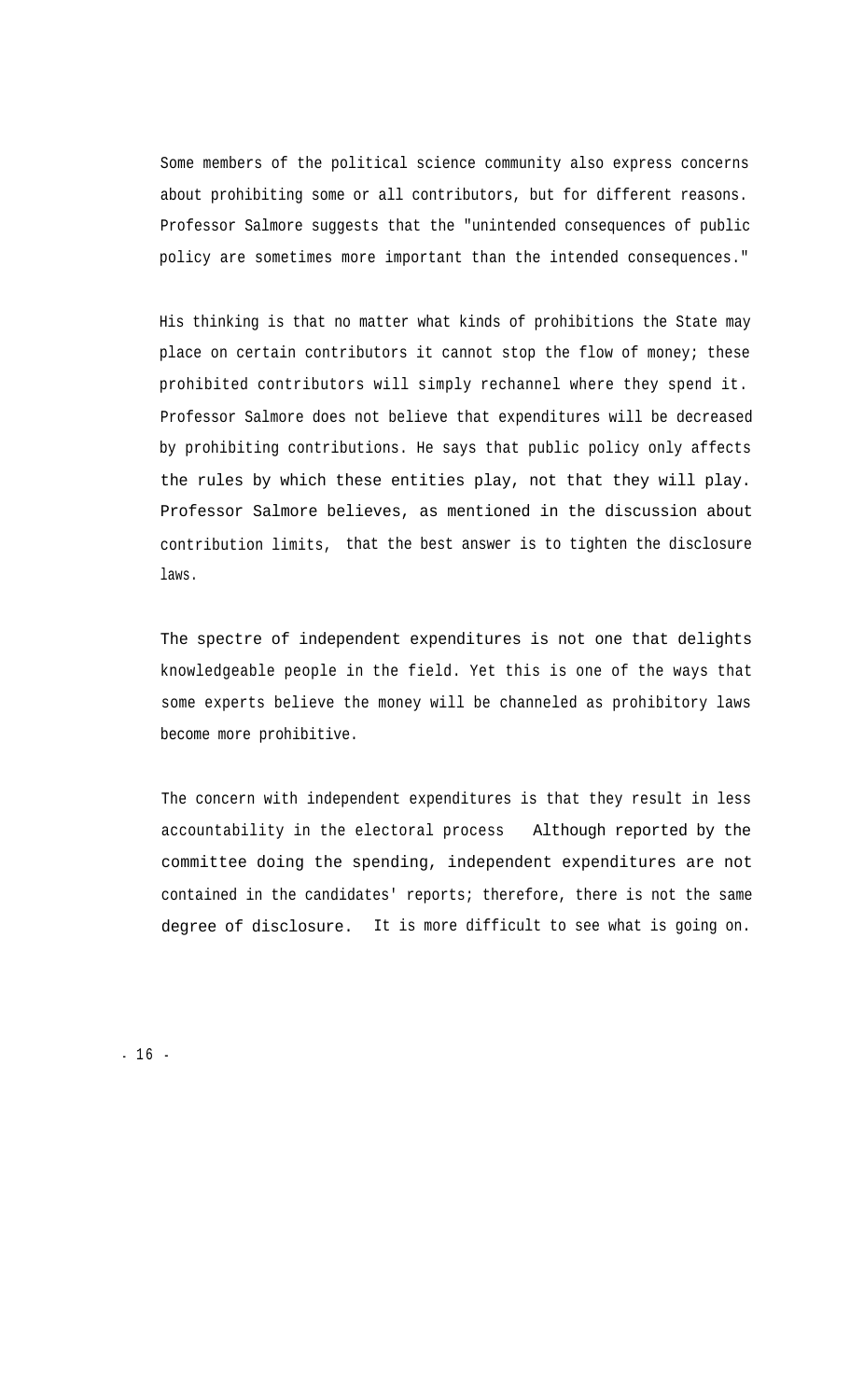Many different reports have to be reviewed and more staff would be needed to enforce campaign disclosure laws. Moreover, there is considerable concern that independent expenditures, because of the accountability issue, lead to campaign tactics that are offensive, in particular negative advertising. Most would agree that spending by the campaigns themselves is preferable to spending by independent committees.

With regard to prohibited contributors in New Jersey law, PACs established by employees of these corporations may begin spending independently from campaigns. While it has not begun to happen yet in New Jersey, it has begun to occur on the federal level.

Additionally, it is not a foregone conclusion that prohibited contributors in New Jersey could not tap their corporate funds to make independent expenditures on behalf of certain candidates. This possibility is raised because of the decisions in First National Bank of Boston v. Bellotti, 435 U.S. 765 (1978) and Consolidated Edison Company v. Public Service Commission, 447 U.S. 530 (1980). These two cases state the proposition that corporations have rights under the

First Amendment to comment on public issues. Since elections involve public issues, the constitutional justification for prohibiting the right of speech via independent expenditures is questionable.

- 17 -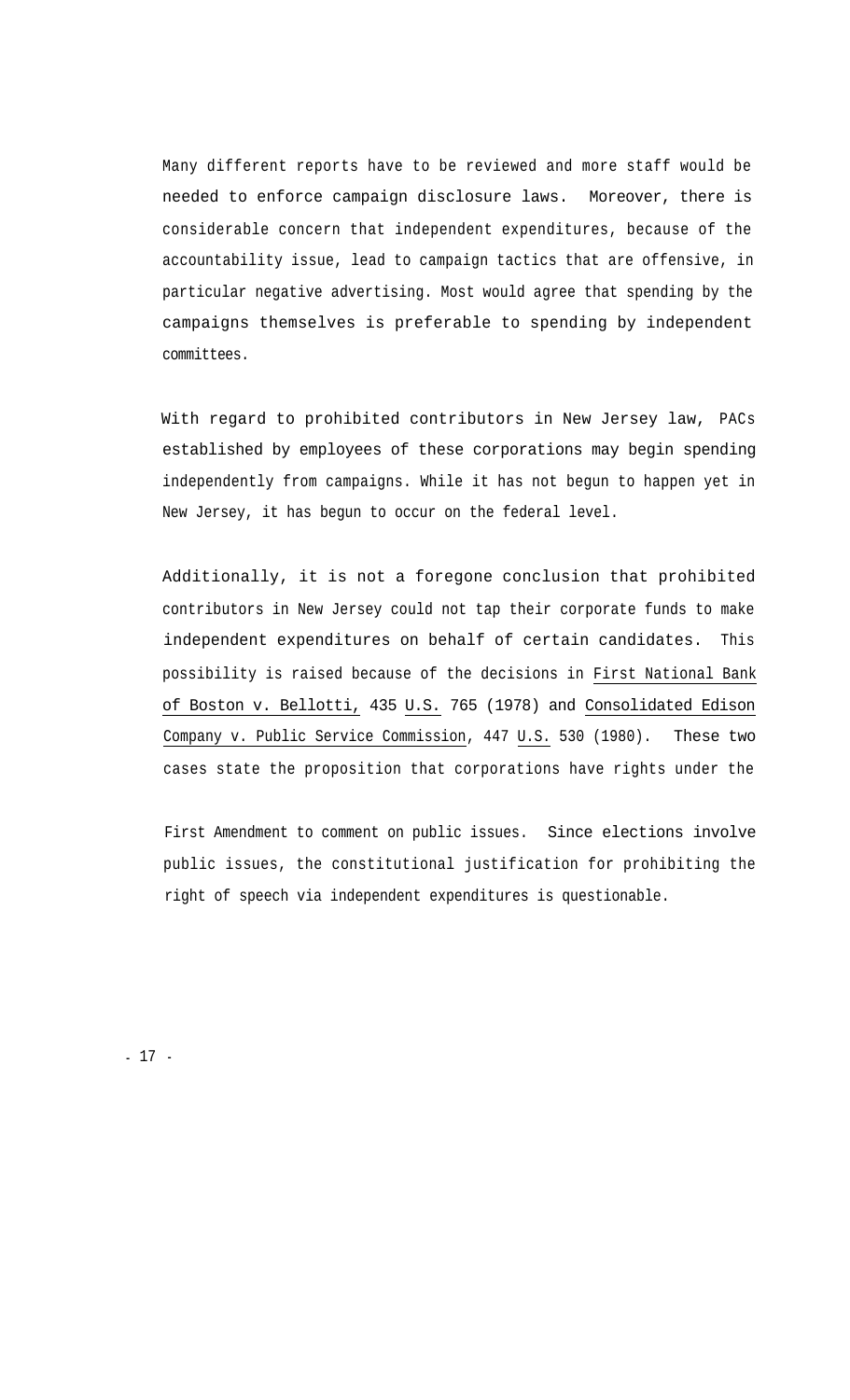In sum, it is important for the Commission and the public to be aware of all sides of the questions in considering the important issues of contribution limits and prohibited contributors.

#### Recommendation 1:

The Commission recommends that contribution limits be enacted, provided that such limits are set high enough to permit candidates to raise enough money to run effective campaigns, and provided that sufficient safeguards are enacted to prevent the evasion of contribution limits.

#### Recommendation 2:

The Commission recommends that corporations and labor unions be prohibited from contributing, except through political action committees (PACs).

#### Recommendation 3:

The Commission recommends that it receive an adequate appropriation to enforce these changes to the law.

. The recommendations contained in this report are solely those of the New Jersey Election Law Enforcement Commission and do not necessarily represent the views of any other individual, institution, governmental agency or organization.

- 18 -